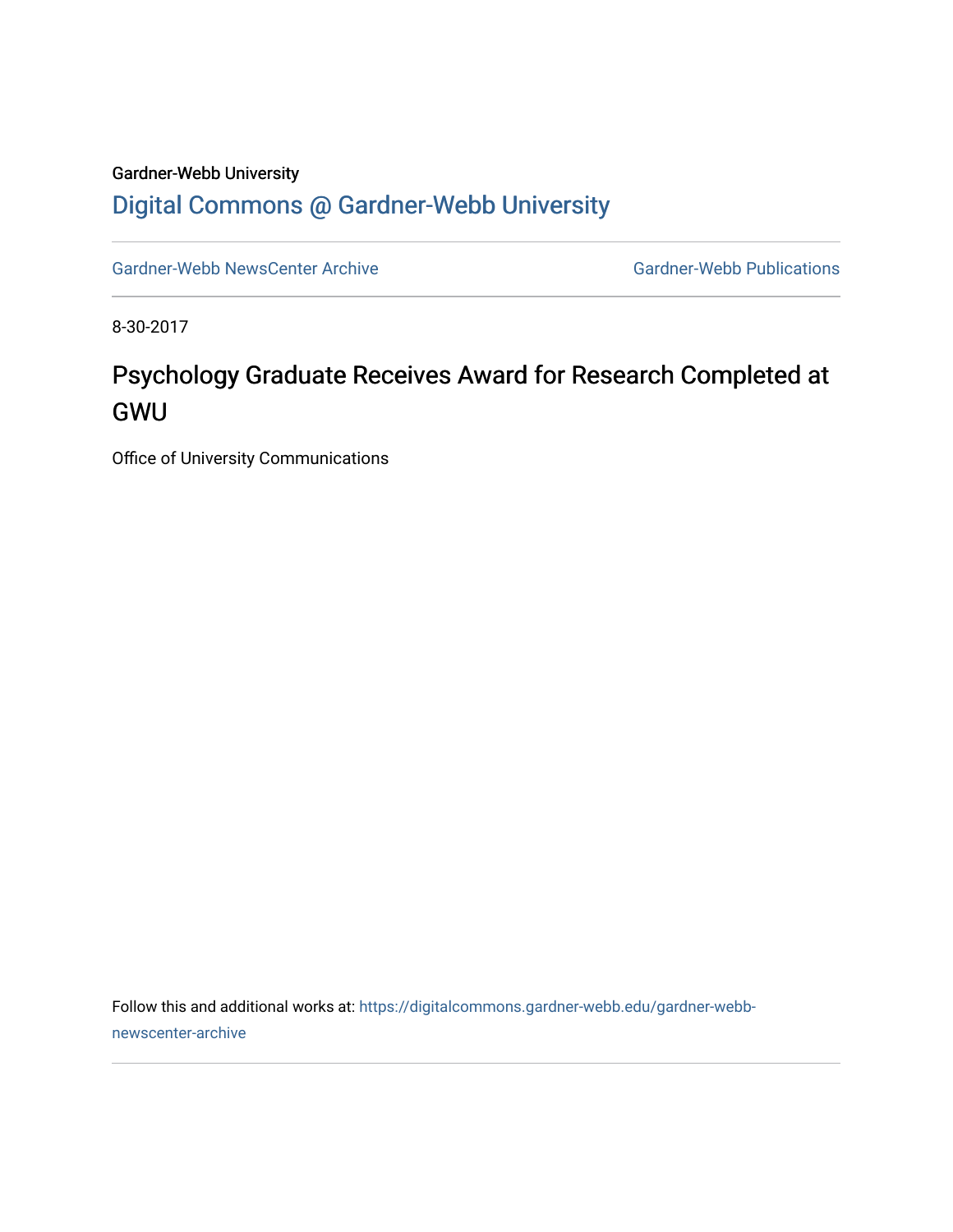## **Psychology Graduate Receives Award for Research Completed at GWU**

**webpublish.gardner-webb.edu**[/newscenter/psychology-graduate-receives-award-for-research-completed-at-gwu/](https://webpublish.gardner-webb.edu/newscenter/psychology-graduate-receives-award-for-research-completed-at-gwu/)

Office of University Communications **August 30, 2017 August 30, 2017** 



**Brittney Diane Jones '17 Pursues Master's in Counseling**

Does playing video games increase mental alertness? Through her research at Gardner-Webb University, Brittney Diane Jones

photo of Brittney Jones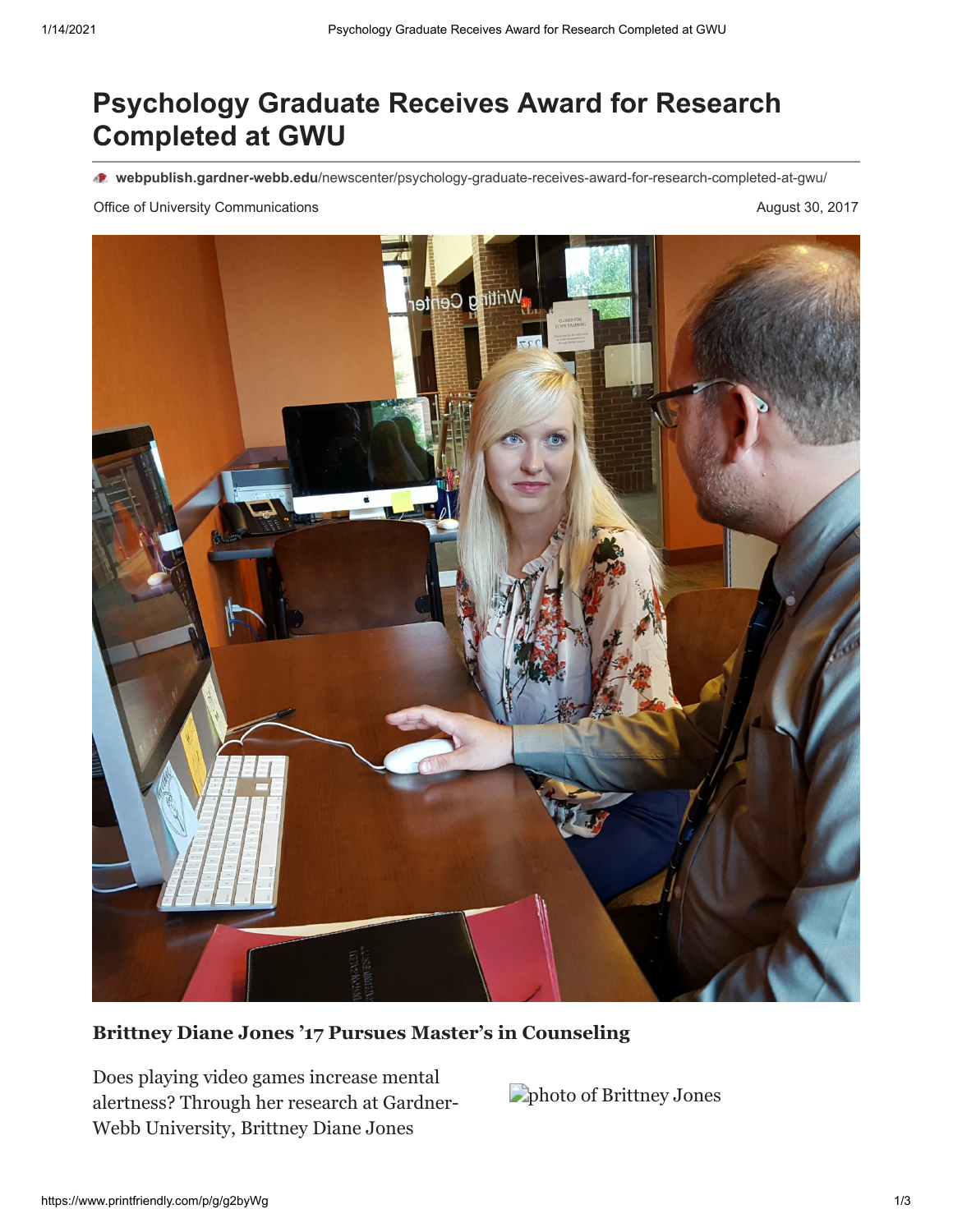discovered an answer to the question. "My findings suggested significant data in that action video games do increase mental-alertness skills among individuals," concluded Jones, who graduated in 2017.

A psychology major with a minor in sociology, Jones submitted her research in the Psi Chi Regional Research Award competition. The 12 awards are presented during the Southeastern Psychological Association (SEPA) conference, which was held during her last semester at GWU.

Jones left the conference thinking she hadn't won an award, but found out later two people named "B. Jones" submitted papers, and the judges had mistakenly given the award to the other person. "The vice president stated that my research was outstanding and congratulated me on the award," Jones related. "I was so excited to be the first person from Gardner-Webb to receive the Psi Chi Regional Research Award. I wrote this paper during Dr. Brooke Thompson's Experimental Psychology class, and she went above and beyond in helping me prepare for the conference. Dr. Iva Naydenova also helped tremendously."

From a young age, Jones recognized that she had a servant's heart and the ability to lead and care for others. "As a required course for my associate degree, I took a psychology class," she elaborated. "I immediately fell in love with the material I learned and I was excited to attend class. In my psychology classes, I loved studying the behavior of different individuals. I also loved studying the relationship between groups of people, so I chose sociology as my minor. I completed several internships, and I know that counseling is exactly what God is calling me to do."

> $\Rightarrow$ Brittney Jones, a graduate assistant in the GWU Writing Center, talks with The Center's Director, Matt Duffus Brittney Jones, a graduate assistant in the GWU Writing Center, talks with The Center's Director, Matt Duffus, about her job responsibilities.

To reach her goal, she is pursuing her Master's in Mental Health Counseling at GWU and will work as a graduate assistant in the University's Writing Center. "All of my professors went above and beyond to prepare me for my career and continuing my education," Jones affirmed. "The first semester, I took statistics with Dr. David Carscaddon. That class prepared me for all of my other classes, specifically, experimental psychology with Dr. Thompson. Both of those classes—statistics and experimental psychology—prepared me for writing my honors thesis and will prepare me for graduate school as I will be taking another statistics class and continue my research."

Classes in Child Psychology and Crisis and Intervention with Dr. Sharon Webb prepared her for her internship experiences working alongside play therapists in a counseling office and listening to clients in a shelter for abused women. In his Psychopathology (abnormal